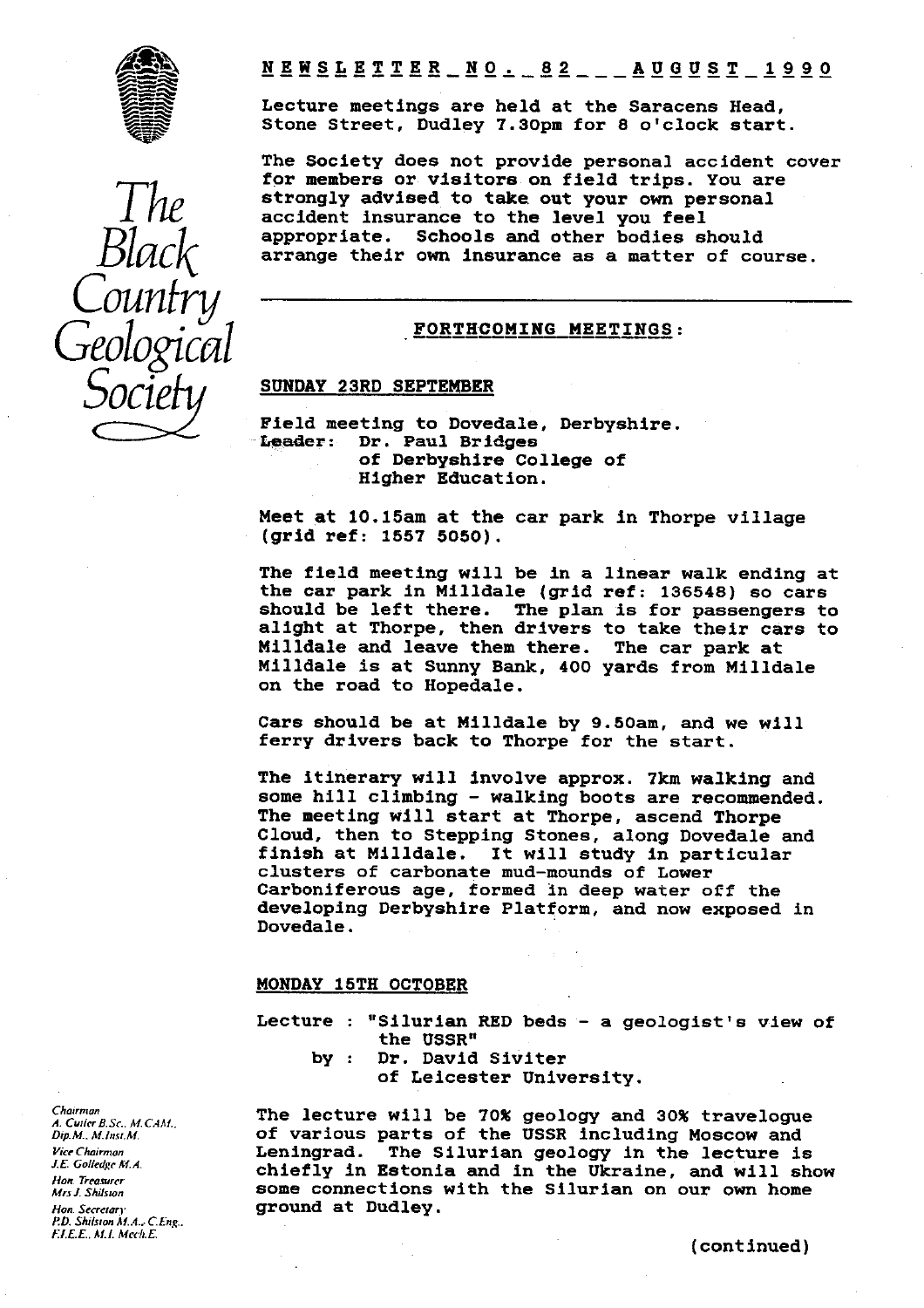Dr. Siviter has been to the USSR several times and will be there again this summer. He has visited many regions including the Baltic States, Siberia and Soviet Central Asia.

SUNDAY 28TH OCTOBER

Field meeting to Black Country sites. Leaders : The British Geological Survey team:-Dr. J.H. Powell (team leader) Dr. B.W. Glover Dr. C.N. Waters

Meet: 10.00am at the entrance to Ibstock Brick Company quarry, Tansey Green (grid ref: 900902). It is about three miles west of Dudley town centre on the **B4175** (Stallings Lane).

Wellington boots are advised and hard hats must be worn - bring your own if you have one, otherwise the Society's stock of hats will be available.

## **Itinerary**

The field meeting will study late Carboniferous sedimentation in the western part of the south Staffs coalfield.

In the morning it will examine new exposures in the topmost **Productive** Coal Measures and the lower part of the Etruria Formation, including **volcaniclastic** deposits, in the Tansey Green Changes in the sedimentary regime from paralic Coal Measures through to red-bed palaeosols of the Etruria Formation will be demonstrated in brick-pits in the area. Recently discovered **volcaniclastic** deposits, with well preserved plant stems and associated dykes of tuff and alkaline basalt, illustrate the **onset of Variscan deformation in Etruria Formation times.**

**In the afternoon the party will visit** exposures of the Enville Formation, near Gospel End, which exhibit a variety of fluvial bedforms and sedimentary structures; the petrography, provenance and palaeogeography of late Carboniferous strata will be outlined.

#### MONDAY 19TH NOVEMBER

Lecture : "The Hornsleasow dinosaur excavation and sieving project" by : Roger Vaughan of Bath Museum.

Hornsleasow quarry (also *known to* geologists as Snowshill quarry) is near Broadway in Gloucestershire. It is a working quarry and In 1987 an amateur geologist noticed several huge dinosaur bones which had been exposed by the quarrying. He alerted the staff at Gloucester City Museum and a major site **investigation was carried** out, excavating the large bones and sieving the clay for smaller items.

Roger Vaughan played a major part in this enterprise, which recovered much fossil material - vertebrae, limb and girdle bones of a large sauropod dinosaur as well as many teeth and bones of smaller dinosaurs, lizards, crocodiles and small mammals.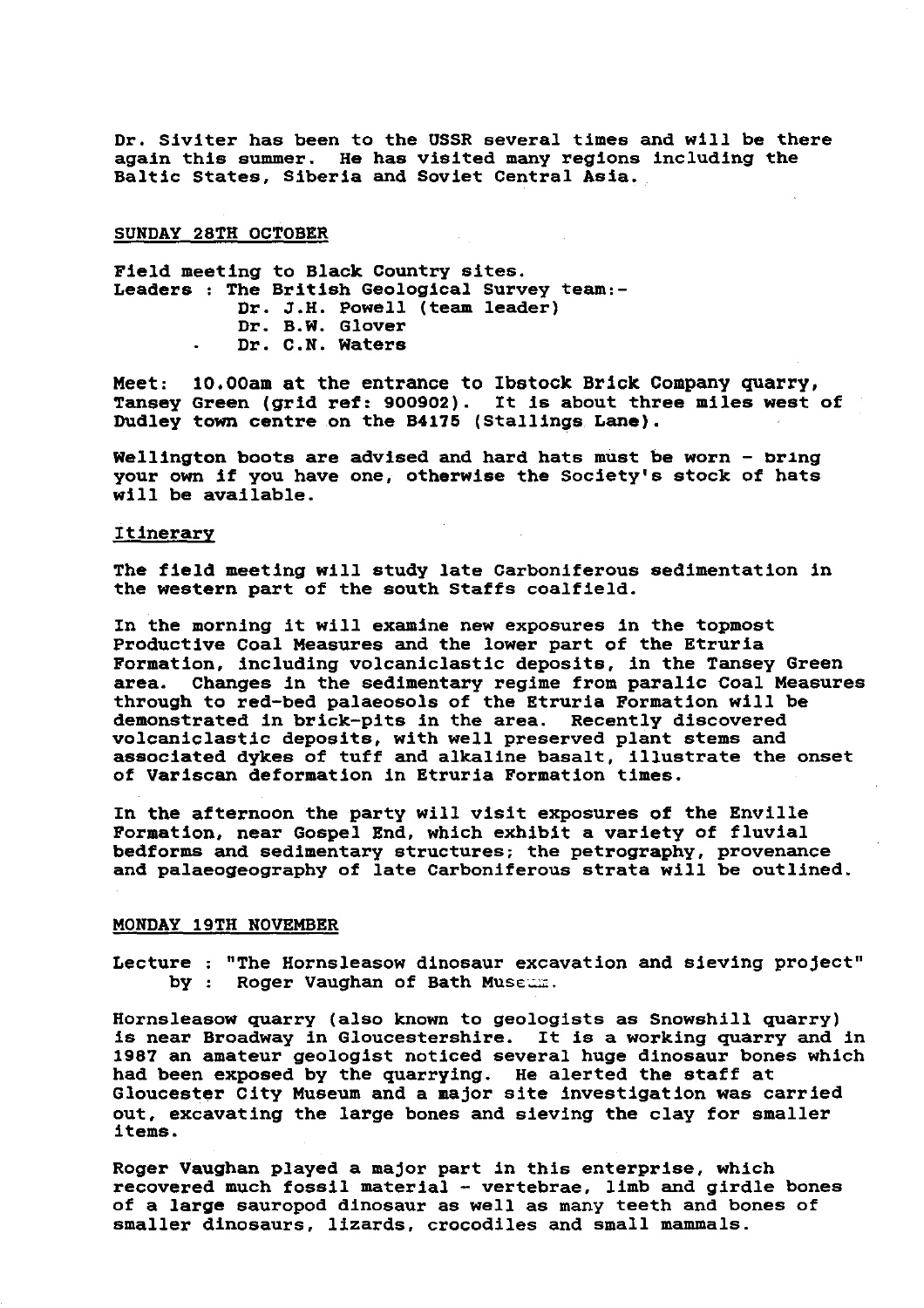## FRIDAY 30TH NOVEMBER

15th Anniversary Dinner, with speaker. At the University Centre, Birmingham University.

The dinner will be an informal social function, for members and friends, in the Hampton Room at the University Centre.

The.BCGS is pleased that Dr. Beverly Halstead has agreed to come and give a light hearted address at the dinner. He is a well known geological personality, a great champion of our popular geology, and is President of the Geologists Association.

A BOOKING FORM FOR THE DINNER IS WITH THIS NEWSLETTER.

#### MONDAY 14TH JANUARY 1991

Lecture : "Britain underground". Caves, caving and geology<br>by : John Smith, Dudley Caves Rescue Team. John Smith, Dudley Caves Rescue Team.

#### MONDAY 25TH FEBRUARY

AGM followed by "Geology in paradise" a talk on the Hawaiian Islands by Paul Shllston.

MARCH : Lecture - (to be arranged).

#### SUNDAY 15TH APRI

Field meeting to North Staffordshire.<br>Leader Mr. John Armitage. Mr. John Armitage.

## EDITORIAL

This year, the fifteenth in the Society's history, is to be celebrated on the 30th November with an evening dinner at the<br>University Centre, Birmingham University. The guest speaker is University Centre, Birmingham University. Dr. Beverley Halstead, President of the Geologists Association. This event presents a chance for members to meet at a social function, perhaps renew old acquaintances and to share in the celebration of 15 years of the B.C.G.S. The details of menu, celebration of  $15$  years of the  $B.C.G.S.$ booking forms and dates and times are given at the end of this newsletter - an event not to be missed.

To add to the conversations at the dinner a look at our fine autumnal programme is strongly recommended. It contains field meetings and lectures on subjects of **local, regional, national and international interest.**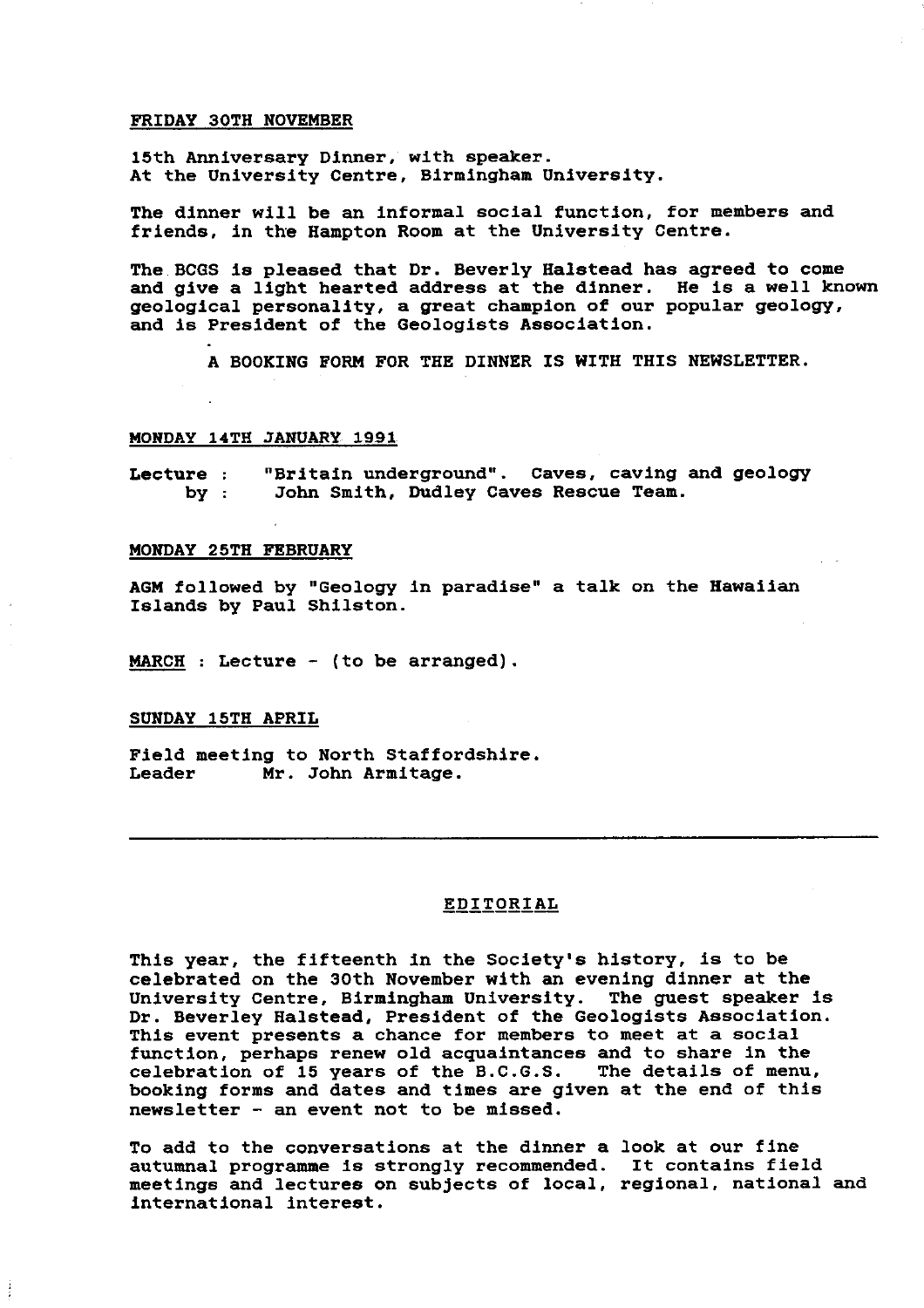#### WEEKEND FIELD MEETING - NORTH NORFOLK. 11-13th May.

Leaders: Xichael Bamlett (Birkbeck College), Peter Yhite (Polytechnic of Worth London)

The geology of this area of Norfolk - cretaceous and quaternary - is of a different type from that the Society normally meets in its.field trips, so we looked forward to a really worthwhile weekend, and we were not disappointed. As well as the interest of the strata present, the widespread evidence of glacial effects, and their interpretation, gave the meeting an added dimension.

The chalk in Norfolk has an easterly dip, and Hunstanton is on its westernmost outcrop. Here the chalk shows as a surprisingly bold cliff (locality 1) underlain by a bed of red chalk (the "red rock"), with the Carstone at the base. The contrasting colours of these beds - white chalk above, red and brown strata below - make these cliffs spectacular even to the layman.



The Carstone in this area is a gritty brown sandstone, in some places coarse crossbedded, indicating estuarine or shallow-water conditions. The red chalk, above, is a red ferruginous limestone, derived in part from laterite washed out from neighbouring land areas; its formation indicates stable shallow-sea conditions for a long time. The white chalk, at the top, is of marine origin.

Locality 2, the Blakeney esker (GR.032423), was quite different. An esker is a glacial feature, formed from melt water, running in a tunnel under the ice; the tunnel becomes filled with sand and gravel, and when the ice has melted it leaves a gravel ridge behind. The Blakeney esker is a long low hill of sand and coarse gravel, winding for several miles, and was formed on the edge of a decaying ice sheet.

We moved next to the coast at Veybourne Hope (locality 3) where, because of the easterly dip, the top of the chalk reaches sea-level, and is overlain by the Crag deposits, with glacial gravels and till at the top. Crag is a general term for shelly sands, gravels and sands, accumulated in relatively recent (Pliocene/ Pleistocene) times from material originating in various directions, swept up-from-the bottom of the sea, often by ice.

Locality 4 (GR.249411) was at Overstrand, also on the coast. Here the top of the chalk should have been well below sea-level, with the Crag above it, but the cliffs showed blocks of chalk which had been sheared off by ice moving inshore, when the sealevel was lower. These blocks, with the Crag sequence on top, had been moved bodily by ice, and thrust up to form the present-day cliffs.

The final locality (5) at the cliffs at East Runton, showed similar features, and in addition there was a wide selection of pebbles and blocks on the beach which had been brought in by glacial action. Pebbles of prophyritic audesite, granites, peridotite, and gneiss, had probably come from Norway, and could have made the journey in several stages. At nearby Vest Runton, the Cromer Forest Bed was well displayed; this is a Pleistocene inter-glacial deposit, laid down in deltaic conditions, dark-coloured peaty and sandy beds containing much plant remains.

Altogether the weekend was a great success, visiting an area new to our members.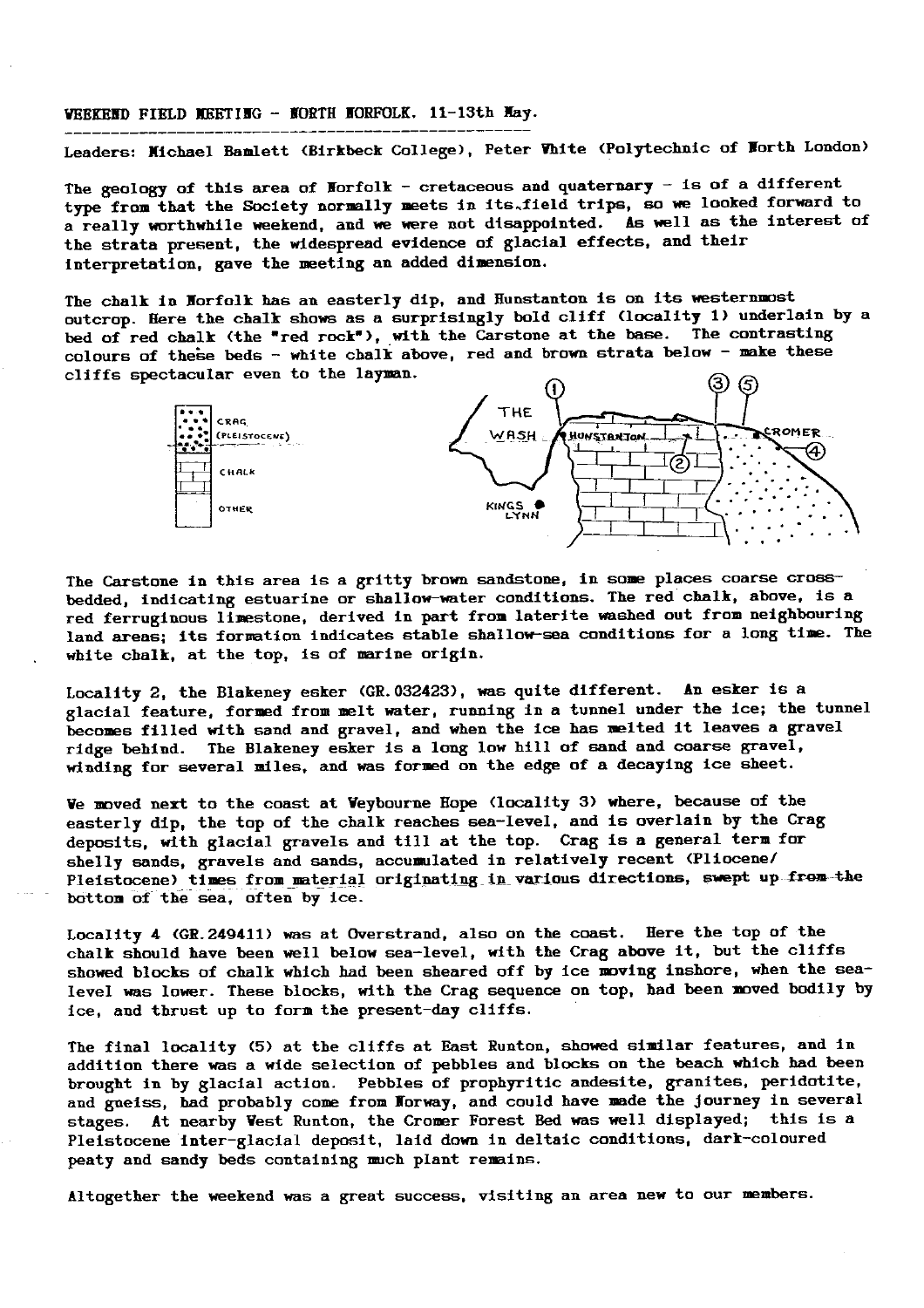- 1. Many hands make *light work*
	- (a) *Typing the* newsletter.

Many thanks to Sue Fairclough who responded to the appeal in the last newsletter for someone to do this job.

(b). Indoor meetings - layout of room.

It would be of help to Paul and Judith if someone could take on this task. The requirement is for a volunteer who could regularly arrive at about 7.00pm (most speakers arrive early as they want to sort themselves out before the audience appears) and look after:-

- \* arranging the tables and chairs.
- \* adjusting windows, curtains, ventilating fans and lights as necessary.
- \* a modest amount of tidying up at the end.

This would help committee members who usually have a number of other jobs to deal with at the meeting.

If anyone can help, would they contact Paul or Judith Shilston.

#### 2. Wrens Nest Geological Handbook and Guide

This excellent new handbook was written by Society members Alan Cutler, Dr. Peter Oliver and Colin Reid, and is published by the Nature Conservancy Council and Dudley Leisure Services.

We have a stock of these books available for  $\tilde{\lambda}$ .1.00 at meetings  $or \nless 1.25$  by post from Paul Shilston.

#### 3. Universit<sup>y</sup> of London

Details and booking: Centre for Extra-Mural Studies, 26 Russell Square, London WC1B 4DQ. telephone 071 636 8000 ext. 3854.

- (a) weekend field meetings, geology of the coast from Devon to Dorset. Part  $1 : 8-10$  March 1991. Based at Exeter.  $\lambda$ .30. Part 2 : 12-14 April 1991. Based at Weymouth.  $\sharp$ .30.
- (b) Lipari/Sicily volcano trip. 20-27 October 1990. $\ell$ .490.
- (c) Western Ireland, April 1991.
- (d) Western USA, May 1991.
- (e) Tenerife, 19-26 October 1991.